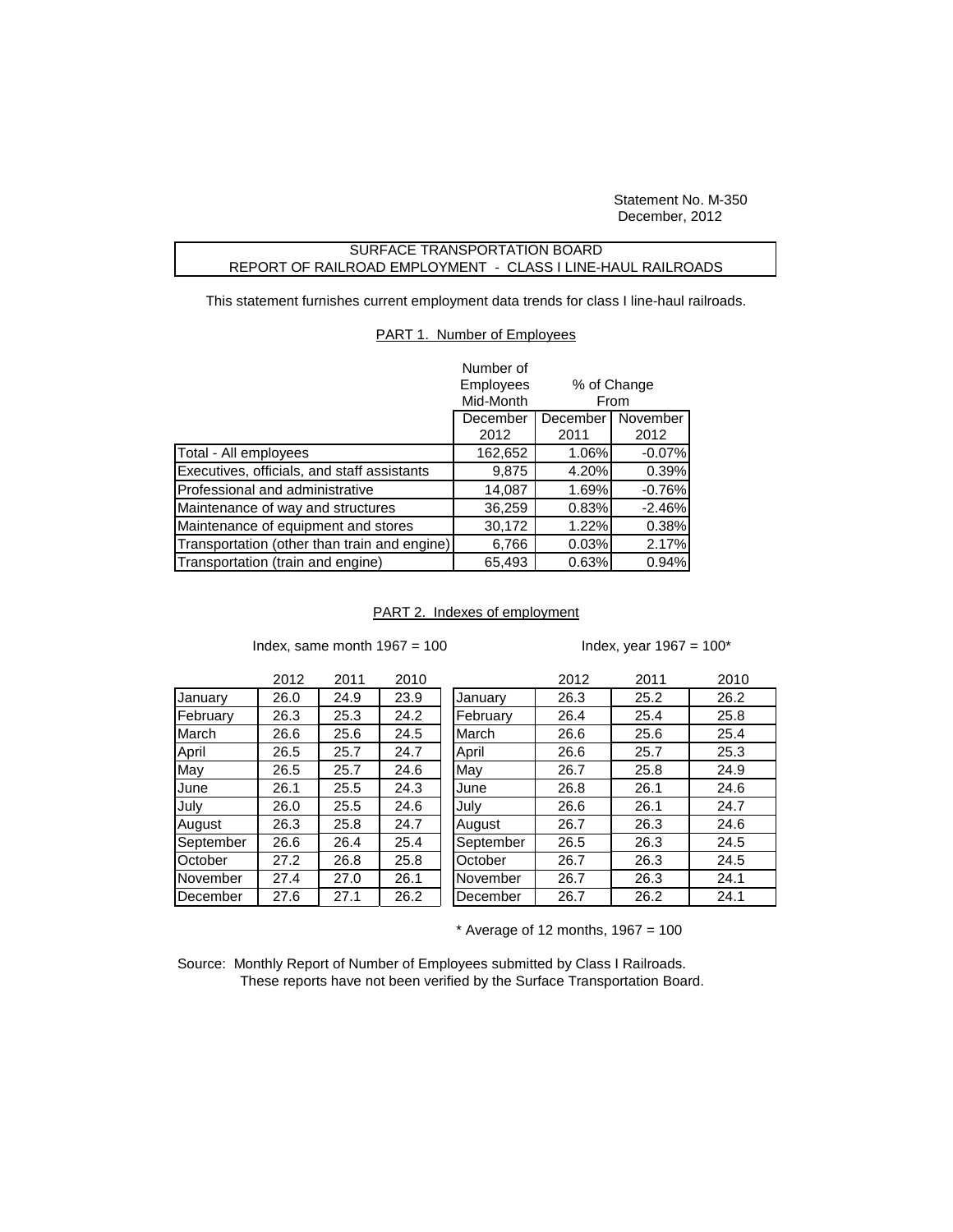|                                      | EMPLOYEES BY COMPANY AND JOB DESCRIPTION |                                                             |                                       |                                                       |                                                  |                               |                                                    |                           |  |  |
|--------------------------------------|------------------------------------------|-------------------------------------------------------------|---------------------------------------|-------------------------------------------------------|--------------------------------------------------|-------------------------------|----------------------------------------------------|---------------------------|--|--|
| <b>CARRIER</b><br>December, 2012     |                                          | Executives,<br>Officials,<br>and Staff<br><b>Assistants</b> | Professional<br>and<br>Administrative | <b>Maintenance</b><br>of Way and<br><b>Structures</b> | <b>Maintenance</b><br>of Equipment<br>and Stores | Transportation<br>(Other Than | Transportation<br>Train & Engine) (Train & Engine) |                           |  |  |
| <b>BNSF</b><br><b>CSX</b><br>CN/GT C | 130500<br>121500<br>114900               | 1,802<br>1,367<br>350                                       | 3,941<br>3,331<br>599                 | 8,406<br>6,296<br>1,809                               | 7,475<br>5,297<br>847                            | 1,764<br>1,606<br>404         | 17,784<br>10,736<br>2,485                          | 41,172<br>28,633<br>6,494 |  |  |
|                                      |                                          | (Includes all CN US Operations)                             |                                       |                                                       |                                                  |                               |                                                    |                           |  |  |
| <b>KCS</b><br><b>NS</b>              | 134500<br>117100                         | 274<br>1,943                                                | 388<br>2,592                          | 500<br>6,502                                          | 388<br>6,237                                     | 74<br>1,416                   | 1,274<br>11,898                                    | 2,898<br>30,588           |  |  |
| SOO                                  | 137700                                   | 311                                                         | 333                                   | 1,137                                                 | 558                                              | 206                           | 1,508                                              | 4,053                     |  |  |
| UP                                   | 139400                                   | 3,828                                                       | 2,903                                 | 11,609                                                | 9,370                                            | 1,296                         | 19,808                                             | 48,814                    |  |  |
| <b>TOTAL</b>                         |                                          | 9,875                                                       | 14,087                                | 36,259                                                | 30,172                                           | 6,766                         | 65,493                                             | 162,652                   |  |  |
| <b>NRPC</b>                          | 103000                                   | 1,408                                                       |                                       |                                                       | 5,229                                            |                               |                                                    | 20,899                    |  |  |
|                                      |                                          | <b>December</b>                                             | 4,873<br><b>December</b>              | 2,937<br><b>November</b>                              |                                                  | 2,995                         | 3,457                                              |                           |  |  |
|                                      | 2012                                     |                                                             | 2011                                  | 2012                                                  | % Change<br>Year                                 |                               | <b>Month</b>                                       |                           |  |  |
|                                      |                                          |                                                             |                                       |                                                       |                                                  |                               |                                                    |                           |  |  |
| L 100                                |                                          | 9,875                                                       | 9,477                                 | 9,837                                                 |                                                  | 4.20%                         | 0.39%                                              |                           |  |  |
| L200                                 |                                          | 14,087                                                      | 13,853                                | 14,195                                                |                                                  | 1.69%                         | $-0.76%$                                           |                           |  |  |
| L 300                                |                                          | 36,259                                                      | 35,960                                | 37,174                                                |                                                  | 0.83%                         | $-2.46%$                                           |                           |  |  |
| L 400                                |                                          | 30,172                                                      | 29,809                                | 30,057                                                |                                                  | 1.22%                         | 0.38%                                              |                           |  |  |
| L 500                                |                                          | 6,766                                                       | 6,764                                 | 6,622                                                 |                                                  | 0.03%                         | 2.17%                                              |                           |  |  |
| L 600                                |                                          | 65,493                                                      | 65,085                                | 64,881                                                |                                                  | 0.63%                         | 0.94%                                              |                           |  |  |
| <b>TOTAL</b>                         |                                          | 162,652                                                     | 160,948                               | 162,766                                               |                                                  | 1.06%                         | $-0.07%$                                           |                           |  |  |
|                                      |                                          |                                                             |                                       |                                                       |                                                  | Ratio                         | Ratio                                              |                           |  |  |
|                                      |                                          | 1967                                                        |                                       | 2012                                                  |                                                  | Corresp.                      | Average                                            |                           |  |  |
|                                      |                                          | <b>Months</b>                                               |                                       | <b>Months</b>                                         |                                                  | <b>Months</b>                 | <b>Month</b>                                       |                           |  |  |
|                                      |                                          |                                                             |                                       |                                                       |                                                  | 26.0                          | 26.3                                               |                           |  |  |
| January<br>February                  |                                          | 614,766<br>610,335                                          |                                       | 160,129<br>160,774                                    |                                                  | 26.3                          | 26.4                                               |                           |  |  |
| March                                |                                          | 608,751                                                     |                                       | 161,992                                               |                                                  | 26.6                          | 26.6                                               |                           |  |  |
| April                                |                                          | 611,136                                                     |                                       | 161,972                                               |                                                  | 26.5                          | 26.6                                               |                           |  |  |
| May                                  |                                          | 613,824                                                     |                                       | 162,548                                               |                                                  | 26.5                          | 26.7                                               |                           |  |  |
| June                                 |                                          | 624,153                                                     |                                       | 163,159                                               |                                                  | 26.1                          | 26.8                                               |                           |  |  |
| July                                 |                                          | 623,096                                                     |                                       | 162,006                                               |                                                  | 26.0                          | 26.6                                               |                           |  |  |
| August                               |                                          | 619,419                                                     |                                       | 162,683                                               |                                                  | 26.3                          | 26.7                                               |                           |  |  |
| September                            |                                          | 606,714                                                     |                                       | 161,252                                               |                                                  | 26.6                          | 26.5                                               |                           |  |  |
| October                              |                                          | 597,271                                                     |                                       | 162,443                                               |                                                  | 27.2                          | 26.7                                               |                           |  |  |
| November                             |                                          | 593,568                                                     |                                       | 162,766                                               |                                                  | 27.4                          | 26.7                                               |                           |  |  |
| December                             |                                          | 590,100                                                     |                                       | 162,652                                               |                                                  | 27.6                          | 26.7                                               |                           |  |  |

Source: Monthly Report of Number of Employees submitted by Class I Railroads. These reports have not been verified by the Surface Transportation Board.